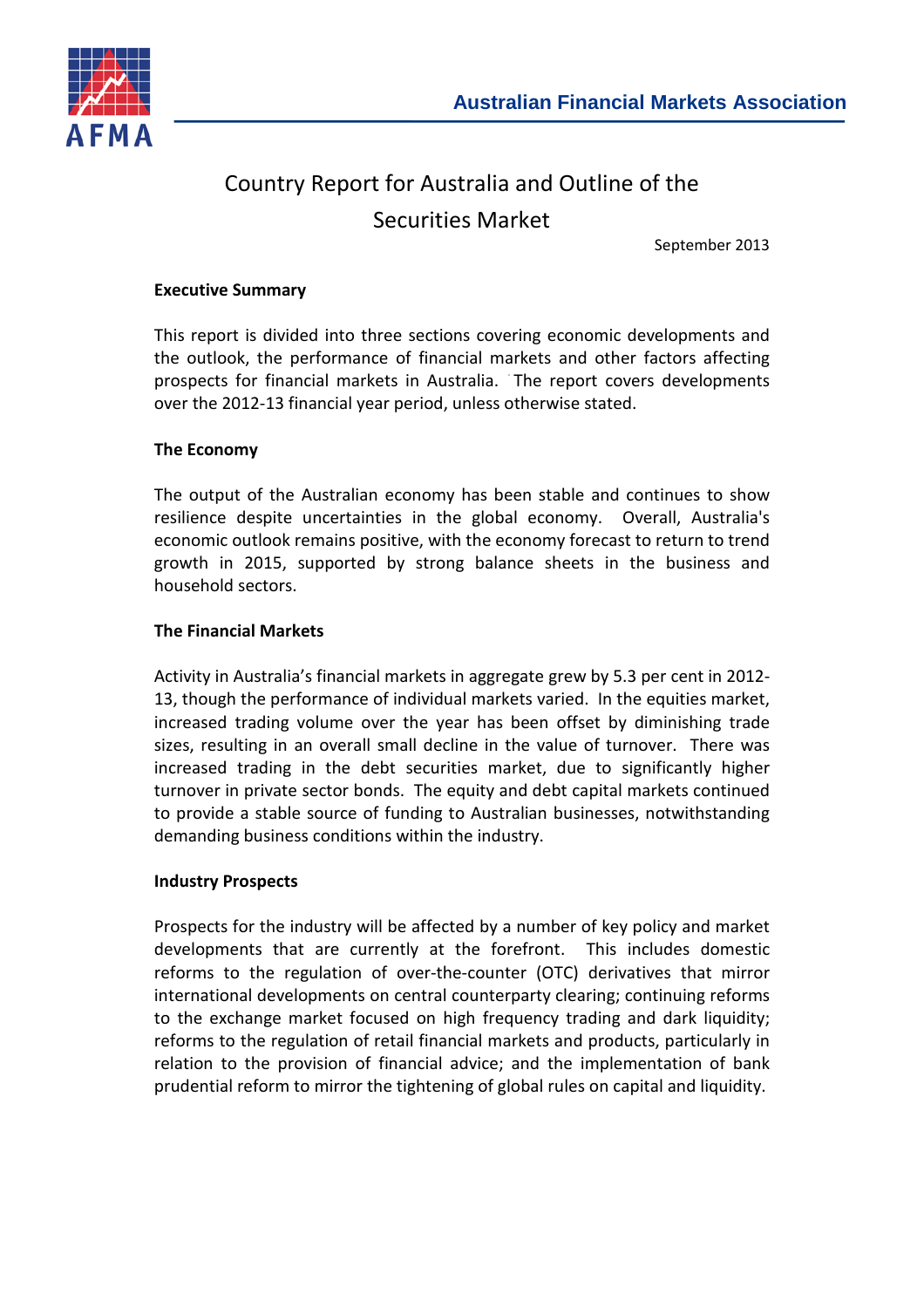# **1. The Economy**

## **1.1. Economic Growth**

The Australian economy continues to perform strongly within an uncertain global environment, with gross domestic product (GDP) up 2.75 per cent, down slightly from the 3.4 per cent growth the previous year. Economic growth was underpinned by strong export growth, counterbalancing the more subdued growth in domestic consumption and investment.

| <b>Economic Conditions and Outlook</b> |         |         |         |         |          |  |  |
|----------------------------------------|---------|---------|---------|---------|----------|--|--|
|                                        |         |         |         |         | Forecast |  |  |
| Fiscal year - 12 months to end-June    | 2009-10 | 2010-11 | 2011-12 | 2012-13 | 2013-14# |  |  |
| Economic growth (GDP, %)               | 2.3     | 1.9     | 3.4     | $2.75*$ | 2.5      |  |  |
| Household consumption growth (%)       | 2.5     | 3.1     | 3.7     | $2.5*$  | 2.5      |  |  |
| Business investment growth (%)         | (5.1)   | 6.1     | 22.1    | $6.5*$  | 1.5      |  |  |
| Balance of payments                    |         |         |         |         |          |  |  |
| Current a/c deficit (% of GDP)         | 4.3     | 2.3     | 2.8     | $3.0*$  | 3.75     |  |  |
| AUD/USD (year-end)                     | 0.8523  | 1.0739  | 1.0191  | 0.9275  | n/a      |  |  |
| Inflation (yearly growth, %)           |         |         |         |         |          |  |  |
| - Consumer price index                 | 3.1     | 3.5     | 1.2     | 2.4     | 2.5      |  |  |
| - Underlying rate of CPI               | 2.9     | 2.6     | 1.8     | 2.6     | 2.25     |  |  |
| Employment growth (yearly growth, %)   | 2.9     | 2.0     | 0.4     | 1.3     | 1.0      |  |  |
| Unemployment rate (June, %)            | 5.2     | 5.0     | 5.3     | 5.6     | 6.25     |  |  |
| Wage price index (yearly growth, %)    | 3.1     | 3.8     | 3.7     | 3.25    | 3.25     |  |  |

#### **Table 1**

\* Estimates; from the Commonwealth (Federal) Government "Economic Statement", August 2013

# Forecast average year outcome for each item; from the Commonwealth (Federal) Government "Economic Statement", August 2013.

Real GDP grew at a slightly below trend rate in 2012-13, mainly reflecting modest growth in household consumption and public final demand. Economic growth was also affected by a fall in Australia's terms of trade as a result of declining commodity prices over the year, reflecting more moderate global growth and an expansion in the global supply of commodities. The fall in price for some commodity exports have been significant, for example, bulk commodities including iron ore, coking coal and thermal coal prices are down 15 per cent (see **Graph 1**). This, alongside low wage growth, dampened growth in nominal GDP.

The economy is forecast to grow at a more subdued rate of 2.5 per cent in 2013- 14, with above trend growth not expected until 2015. The forecast accounts for the expectation that Australia's terms of trade will continue to fall, signalling the end of the resources and mining boom that has provided significant stimulus to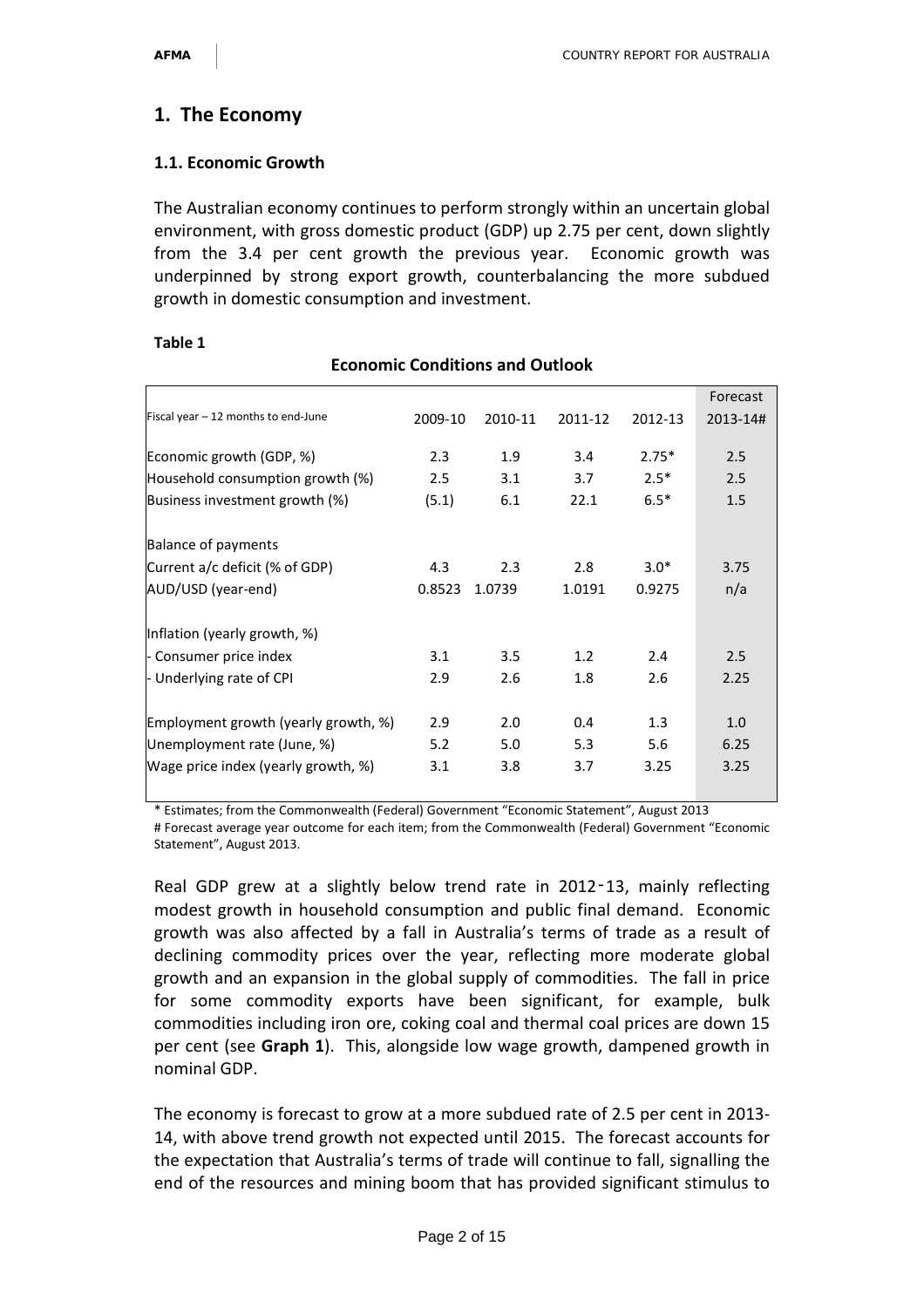the economy over the past decade. The challenge for the economy in the medium to longer term is this transition to a broader-based growth. In the near term, the economy should be supported by the recent fall in the Australian currency by boosting the competitiveness of non-commodity exports. In the longer term, the domestic economy will benefit from the gradual strengthening of the global economy, which global growth projected to increase from 3 per cent in 2013 to 3.75 then 4 per cent in 2014 and 2015 respectively.

#### **Graph 1**



There are downside risks to this forecast, particularly in relation to persistent economic and financial problems in the euro area. As well, the transition to broader based growth in the domestic economy may not be seamless. On the other hand, the balance sheets of the domestic business and household sectors remain in good shape and the financial system has continued to show resilience in supporting real economic activity.

#### **1.2. Political Developments**

The key political development over the year was the federal government election held on 7 September. The election resulted in a new government being formed by the Liberal Party of Australia and the National Party of Australia coalition. The Australian Labor Party had governed for two terms over the past 6 years. While the new Coalition Government has won a significant margin of seats in the House of Representatives (lower house), it is likely that any policy decisions will need to be negotiated with a number of minor parties and independent members that hold the balance of power in the Senate. At the time of writing, votes are still being counted and the final results are not yet known.

The new Government intends to introduce greater checks and balances in the regulation policy process and to reduce the regulatory burden in the economy. The Government does not intend to proceed with the commencement of a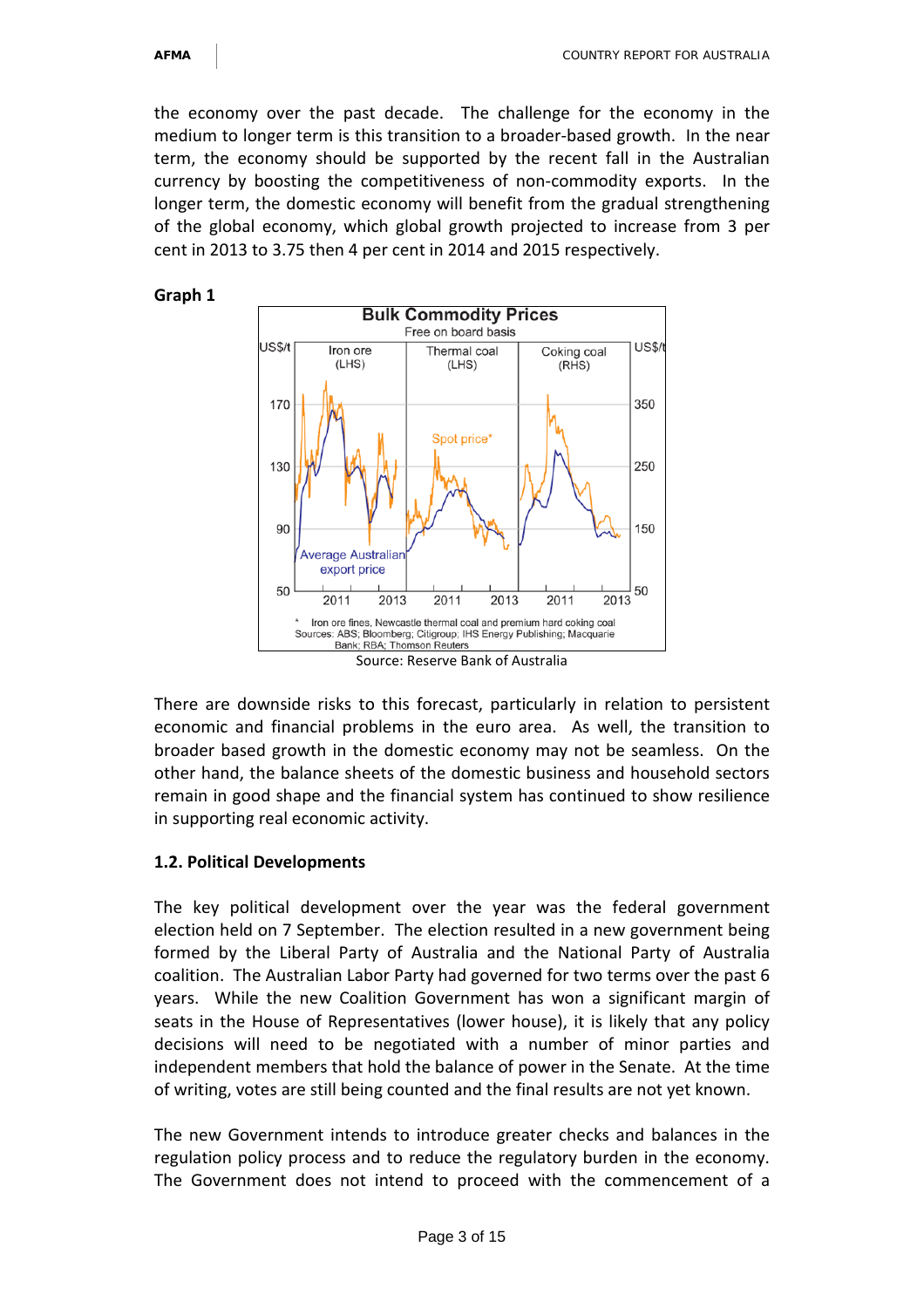planned emissions trading scheme but instead will introduce of plan of direct action to reduce carbon emissions.

Other key policy announcements made by the Coalition during the election campaign include a discontinuation of a commitment by the previous government to reduce interest withholding tax levied on financial institutions; a financial system inquiry to provide a comprehensive review of financial regulation; reduction of the company tax rate by 1.5 per cent from 1 July 2015; and the introduction of an extensive paid parental leave scheme.

#### **1.3. Exchange Rates**

The Australian dollar is currently around 15 per cent lower on trade weighted terms than its peak in April 2013, which reached its highest level since 1985 (see **Graph 2**). Several developments have contributed to this depreciation; including heightened uncertainty in the future direction of US monetary policy, lower commodity prices and the fall in interest rates over this period. Although the dollar is at its lowest since August 2010, it remains high by historical standards.



Against major currencies, the Australian dollar has depreciated 15 per cent against the US dollar; 14 per cent against the UK pound sterling; 18 per cent against the Chinese renminbi; and 21 per cent against the European euro. The Australian dollar has appreciated 5 per cent against the Japanese yen.

#### **1.4. Consumption and Investment**

Private household consumption grew by 2.5 per cent, compared to 3.7 per cent the previous year. The slowing rate of consumption growth over the year is attributable to below average income growth and softer labour market conditions. Measures of consumer sentiment are at average levels, despite the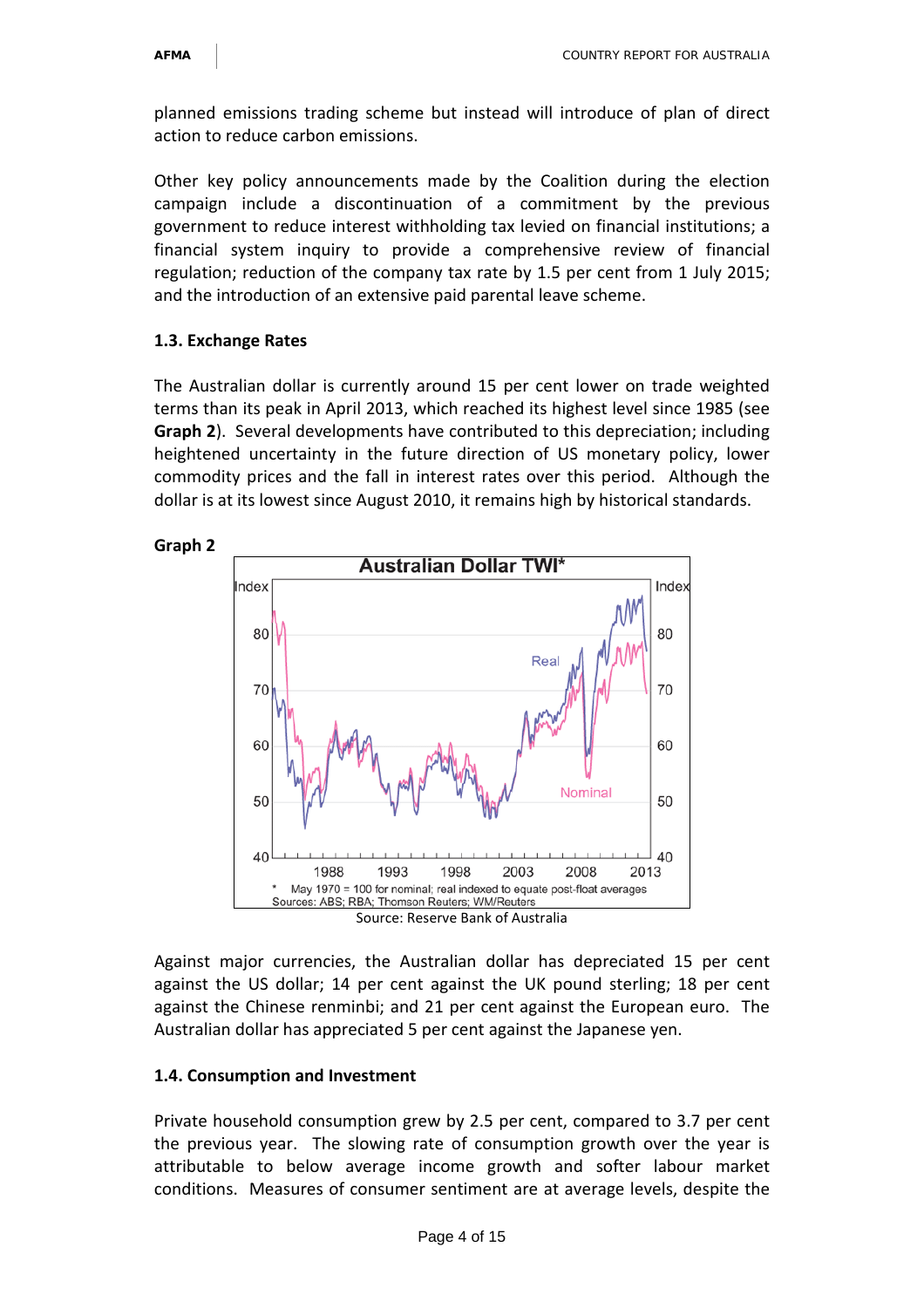low interest rate environment. The household saving ratio, at 10 per cent of income, is well above the levels seen in 1990s and 2000s (see **Graph 3**). The household sector has continued to exhibit more prudence in managing its finances, with a higher rate of saving and slower credit growth having persisted for several years now. Growth in consumption spending is expected to be below trend for the remainder of 2013, before gradually rising to around trend in 2015.





Source: Reserve Bank of Australia

Business investment has moderated significantly from the robust rates of growth achieved the previous year; growing by 6.5 per cent in 2012-13 compared with 22.1 per cent in 2011-12. Business investment growth in the mining sector was countered by a contraction in non-mining sectors. Business investment growth is forecast to contract further to 1.5 per cent in 2013-14. While investment in the mining sector has made significant contributions to overall investment growth over the past three years, the investment phase of a number of mining projects is beginning to wind down. As well, the overall decline in commodity prices over the past year has led to an increased focus on managing costs in the mining sector. Weak domestic demand remains a key concern for business in general, and will put a floor on investment decisions within the near term.

Overall, weaker domestic demand over the year has dampened economic activity somewhat. However, the balance sheets of the domestic business and household sectors remain in good shape. Aggregate profits of incorporated businesses increased by about 4.5 per cent over the first half of 2013. Further, profitability has been forecast to improve in 2013-14, with profits expected to grow by 14 per cent for the listed resources sector and 8 per cent for other listed non-financial companies.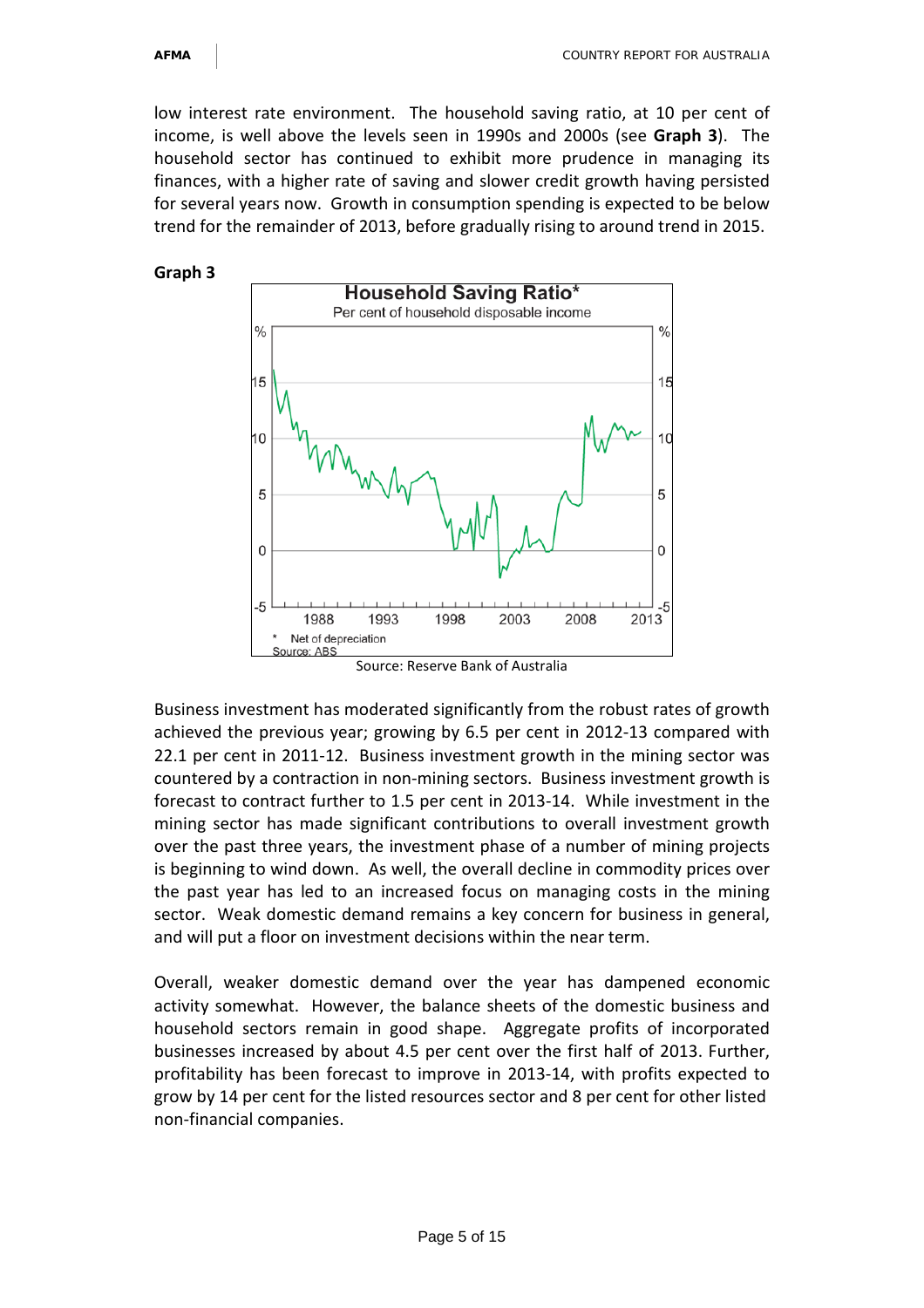## **1.5. Inflation**

The Consumer Price Index (CPI) has recorded headline inflation over the year of 2.4 per cent, up from 1.2 per cent the previous year. Underlying inflation of 2.6 per cent is well within the Reserve Bank of Australia's target band of  $2 - 3$  per cent. The falling prices of tradables since 2010 have put downward pressure on inflation, due to the appreciation of the Australian dollar. The recent currency depreciation is not likely to have had an impact on inflation as yet. Producer price data suggests that domestic inflation pressures were modest across all stages of production over the year.

Headline inflation is projected to remain steady at 2.5 per cent. While the weaker labour market is expected to exert downward pressure on inflation, this is countered by higher import prices from the depreciation of the Australian dollar. The Reserve Bank of Australia expects underlying inflation to remain close to the lower end of the inflation target this year, before picking up to around the middle of the target range in the first half of 2014 and staying close to that level thereafter.

## **1.6. Government Finance, Balance of Payments and the Labour Market**

The Australian Government has projected a continuing budget deficit, currently at \$18.8 billion or 1.2 per cent of GDP, throughout 2013-14 and 2014-15. The fiscal position of the Australian Government is underscored by a conservative net debt position of 10.6 per cent. The return to a budget surplus is not expected until 2016-17.

Export growth has been particularly strong for the resources sector; the increased volume of exports has been the result of additional supply becoming available as investment projects reach completion. However, the fall in prices in commodity exports have resulted in an overall decline in the value of exports of 6 per cent over the year. At the same time, lower capital imports due to subdued business investment dampened import growth, which fell by 1 per cent over the year. Overall, the current account deficit rose slightly from 2.8 to 3 per cent in 2012-13, and is projected to increase further to 3.75 per cent in 2013-14. This forecast accounts for a projected terms of trade decline of 5.75 per cent in 2013-14.

Employment growth was up 1.3 per cent in 2012-13, up from 0.4 per cent the previous year. However, employment growth remains below the growth of the working-age population and unemployment levels correspondingly rose to 5.6 per cent. These softer labour market conditions have seen the pace of growth in wages decline to the lowest rate in a decade. Employment growth is expected to be below trend at 1 per cent through the year to the June quarter 2014, before rising to 1.5 per cent through the year to the June quarter 2015 in line with gradually improving economic conditions. The unemployment rate is expected to increase from 5.6 per cent in the June quarter 2013 to 6.25 per cent in the June quarter 2014, and stabilise at that rate through to the June quarter 2015.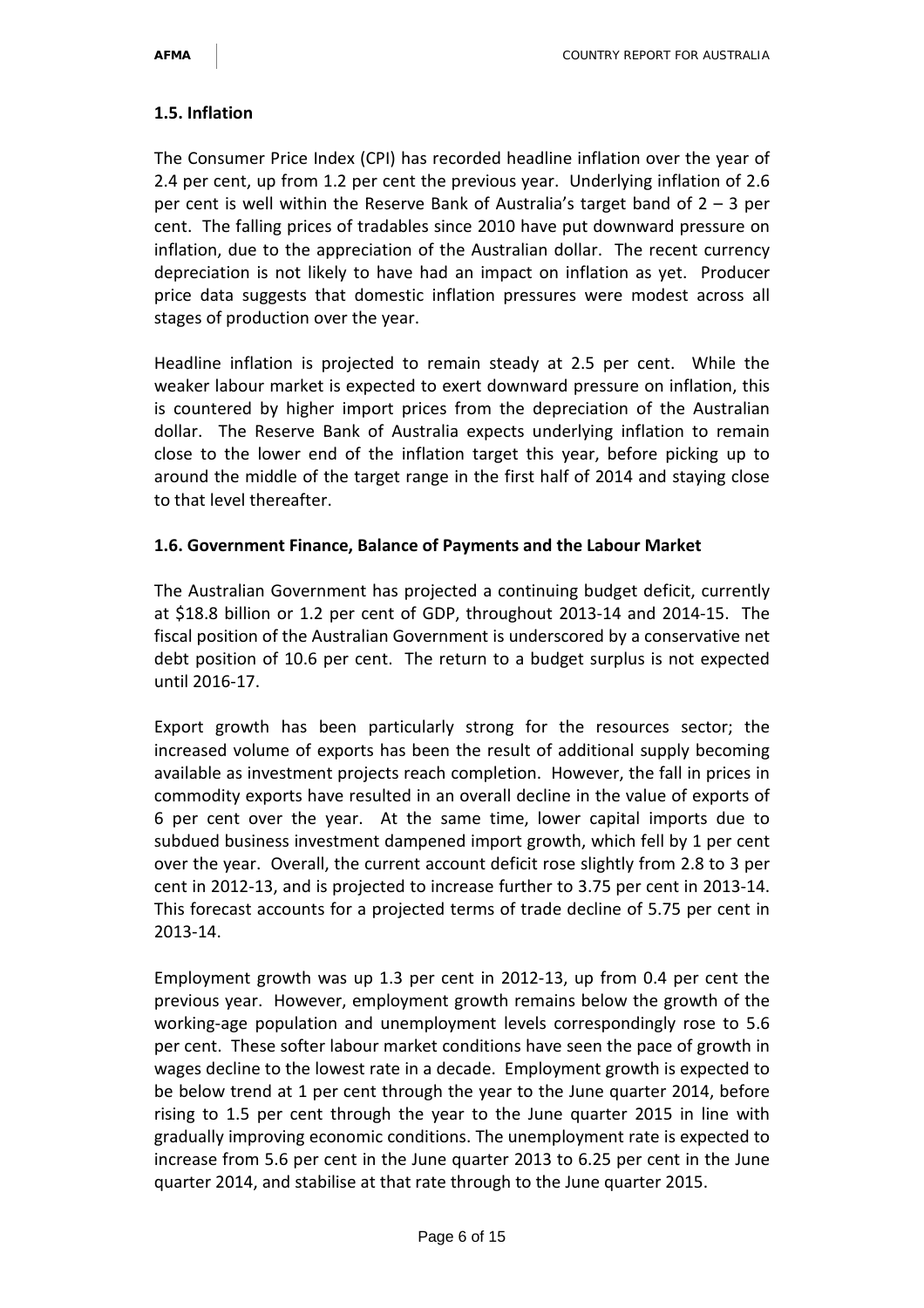# **2. Outline of the Securities Markets**

#### **2.1. Price Trends of Equities**

Over the 2012-13 financial year, returns from Australian equities generally tracked those of world markets; the S&P/ASX All Ordinaries index rose 15.5 per cent compared to the increase of 16 per cent for the MSCI World Index and 17.9 per cent for the S&P 500 (see **Graph 4**). The strong performance of bank (up 21 per cent) and industrial stocks (up 19 per cent) counterbalanced the fall in share prices in the resources sector (down 9 per cent), which accounts for a larger share of the local market than is generally the case in other markets. The decline in price for resources stock over the year, which has rebounded in recent months, is reflective of declines in commodity prices over the year.



Despite a few outbreaks, volatility was moderate throughout most of the year, with the S&P/ASX 200 VIX averaging 14.6, down significantly from 23.5 in the previous year.

Looking forward, equity prices should be supported by forecasted improvements in business profitability in 2013-14.

## **2.2. Trends in Interest Rates**

Over 2012-13, the Reserve Bank of Australia reduced the cash rate on three occasions by 25 basis points each. The Reserve Bank recently decided to further reduce the cash rate by 25 basis points in August, which brings the cash rate to 2.5 per cent (see **Graph 5**).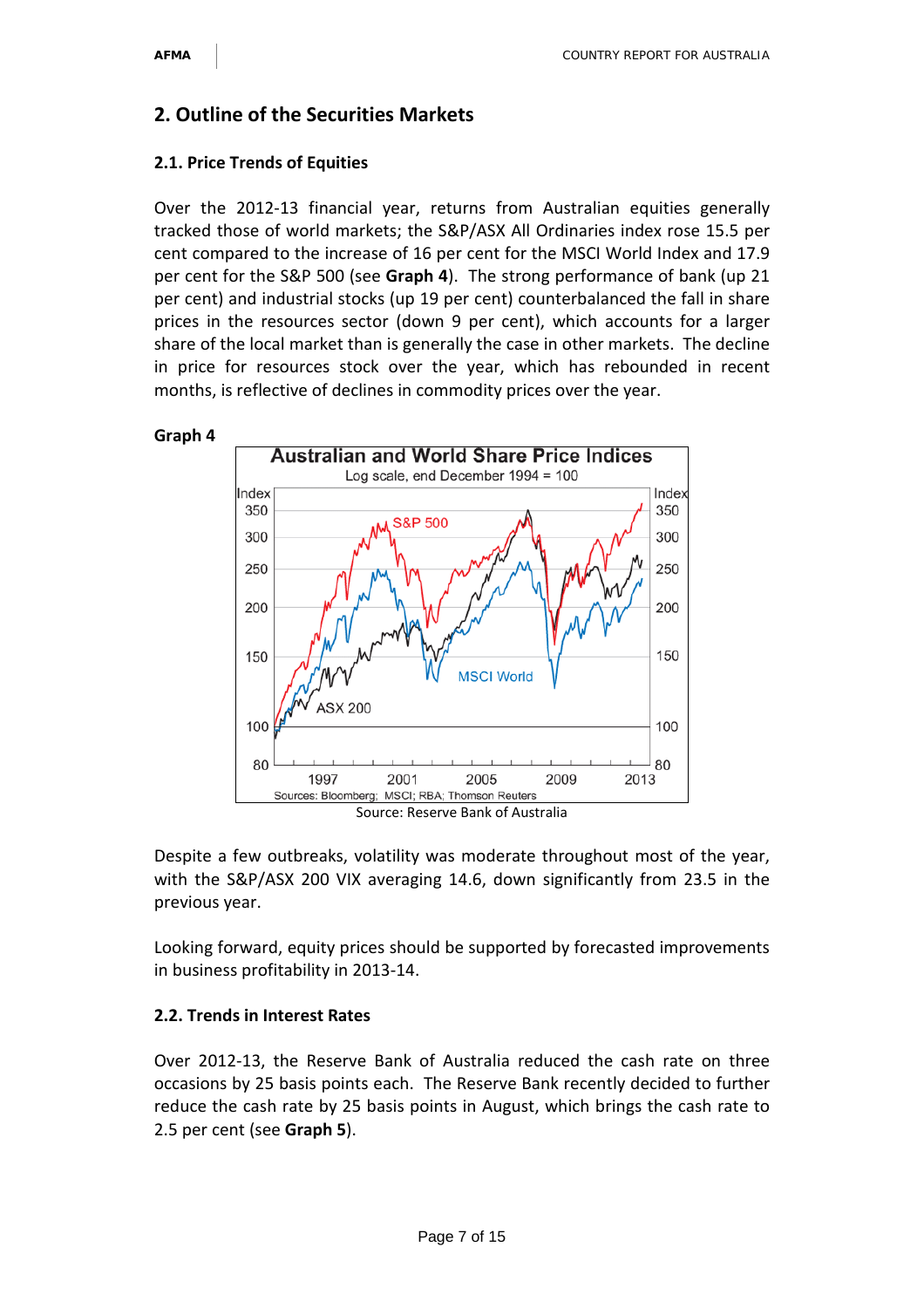



Source: Reserve Bank of Australia

Reflecting the movement in the cash rate, yields in the money market are at historically low levels. The spread between 3-month bank bills and Overnight Index Swaps (OIS), which is often viewed as a measure of Australian bank funding pressures, has been relatively stable and is currently about 15 basis points, attesting to the general strength and liquidity of the short term debt market.

In the bond market, yields for Australian sovereign bonds, Commonwealth Government Securities (CGS), have increased significantly in recent months, reflecting global trends. The yield for 10 year CGS reached an 18-month high of 4.04 per cent in late June, but has subsequently declined. In the non-Government bond market, spreads on corporate bonds are at their lowest levels since the financial crisis. Spreads between AA-rated corporate bonds over CGS reached a low of 86 basis points in May, and has fallen by almost 50 per cent over the year. Spreads on residential mortgage-backed securities (RMBS) have also been steady throughout the year, and are also at their lowest levels since the beginning of the financial crisis in 2007.

#### **2.3. Activity Levels in the Markets for Stocks and Bonds**

Trading activity in the secondary market for equities was subdued over the year, with market turnover down 2.1 per cent overall. Both the trading in physical shares and equity derivatives were impacted, with turnover down 2.9 and 1.8 per cent respectively.

Despite subdued trading conditions in the equities market, trade volume continued to surge upwards. A daily average of 693,454 trades was executed on the Australian Securities Exchange (ASX) over the year, which was up 5.8 per cent from the previous year. The average number of trades exceeded a million per day in the last quarter. However, underlying the growth in trade volumes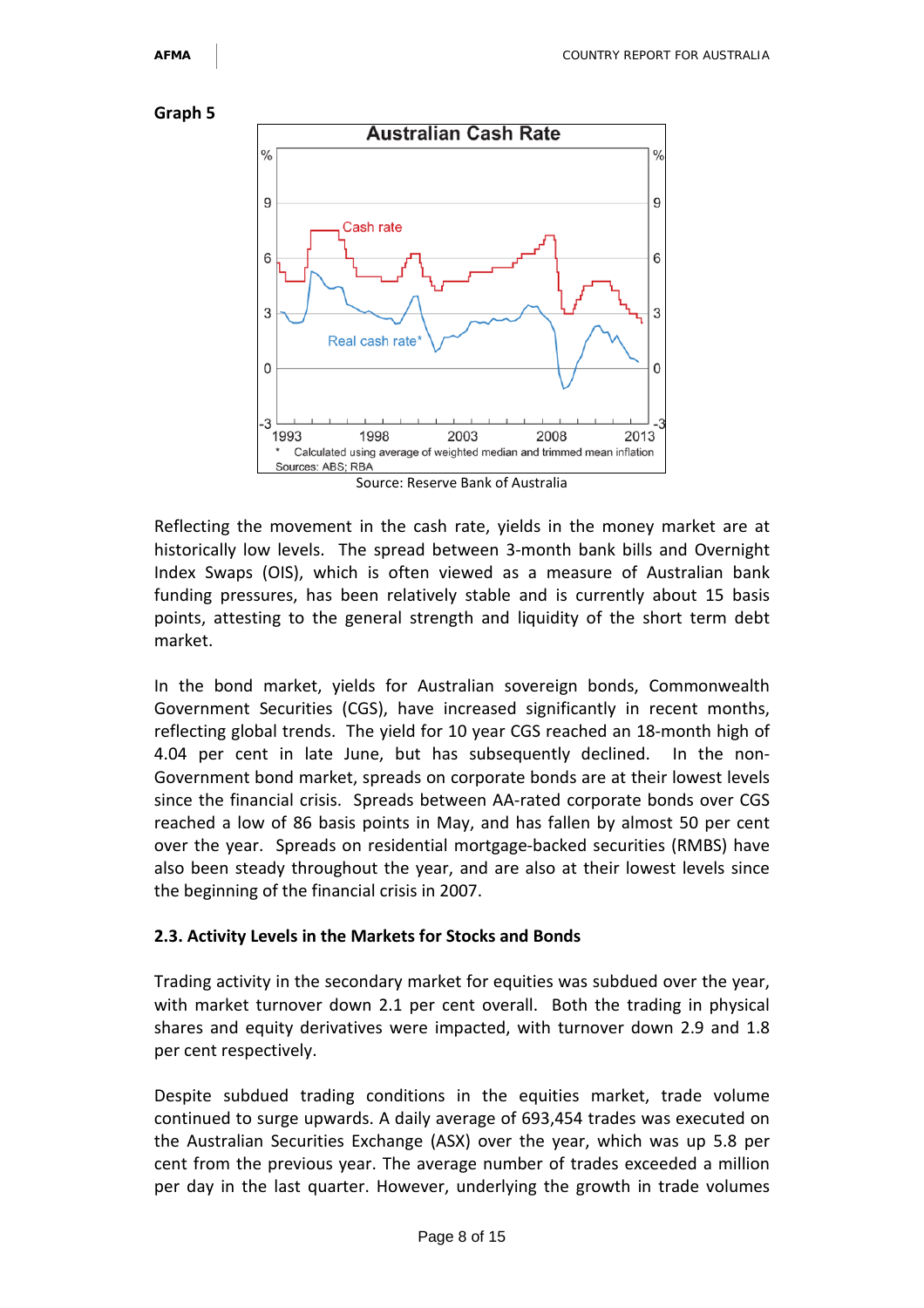was a 20.5 per cent reduction in the average trade size, explaining the overall decline in turnover value.

Activity in the debt market was more robust over the year, with trading turnover up 4.8 per cent in 2012-13. Of note is the 33 per cent increase in turnover activity in the non-Government bond market, reflecting an improvement in investor sentiment and risk appetite from previous years (see **Graph 6**).





Source: Australian Financial Markets Association

Also noteworthy is the decline in credit derivatives turnover of 43 per cent over the year, notwithstanding an apparent increase in risk appetite which led to a narrowing of credit spreads over the year. Positions outstanding were largely unchanged suggesting that core hedging strategies are outweighing trading opportunities as markets transition into a higher capital structure for uncleared trading portfolios. The largely interbank indices trading market now represents 79 per cent of total market volume, up from 70 per cent in 2011-12.

Aggregate interest rate product volumes rose slightly, with increases in swaps and overnight indexed swap activity largely offset by declining volumes in forward rate agreements and interest rate options. It is anticipated that swaps volumes will improve subsequent to the Bank for International Settlements' release of the final framework for margin requirements for non-centrally cleared derivatives and the clarity this provides.

A highlight over the year was the commencement of trading of Commonwealth Government Securities (CGS), Australian Government bonds, on the ASX on 21 May 2013; both nominal bonds and Treasury Indexed Bonds are now accessible to retail investors on the exchange. The introduction of exchange-traded CGS makes a new asset class available to retail investors and is an important step in the development of a corporate bond market.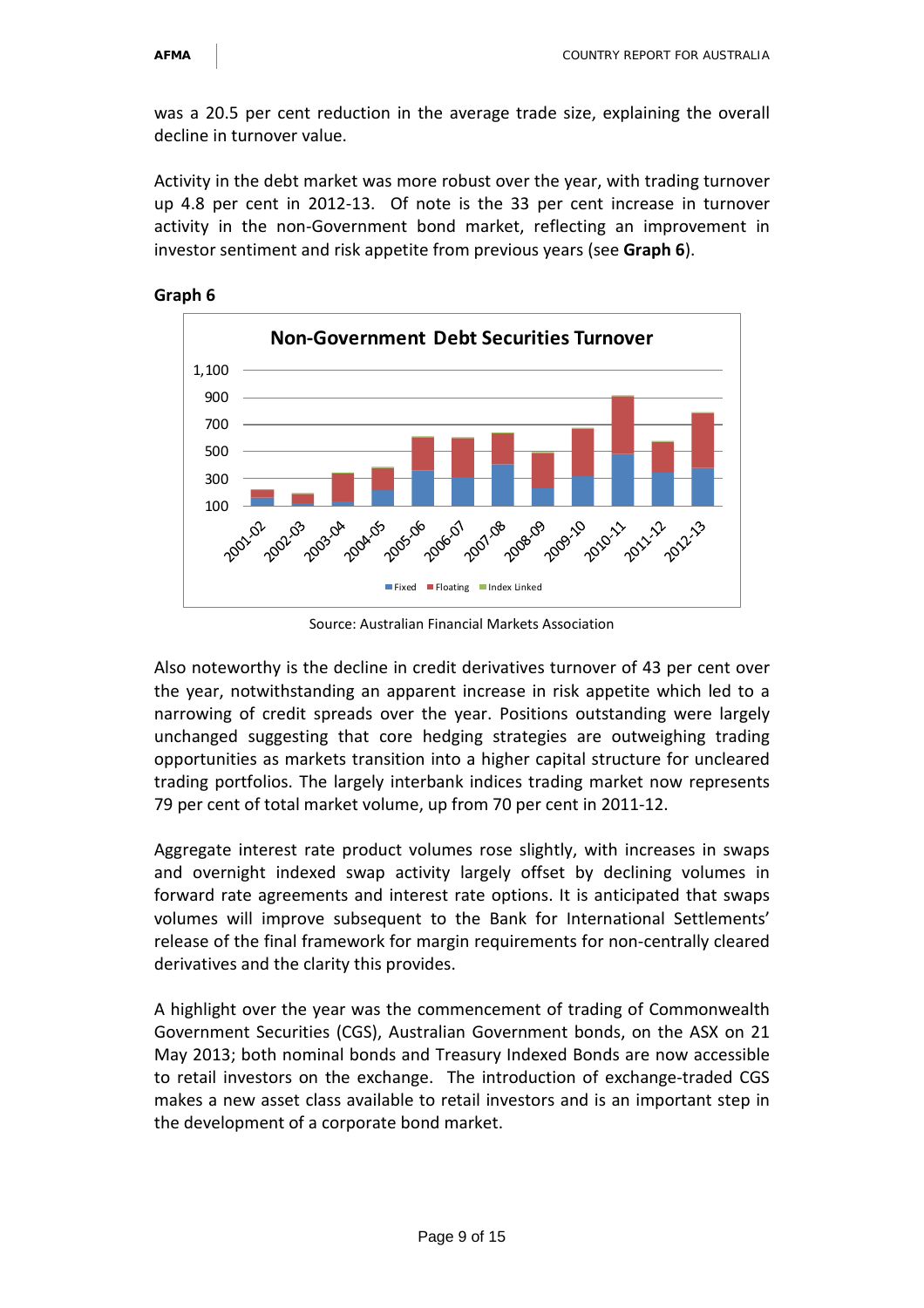#### **2.4. Activity Levels in Equity and Debt Capital Markets**

After a slow first half, momentum in primary markets accelerated in the latter half of the year, with \$9.9 billion in initial capital raised during FY13, down slightly on FY12 (see **Graph 7**). Overall, 82 new entities listed, a decrease of 17.2 per cent on the previous year. The resources industry was heavily represented in initial offerings; 38 per cent of domestic floats in FY13 were miners and 15.5 per cent were energy companies. Overall, the total amount of capital raised, of \$46.4 million, is a drop of 8.3 per cent from the previous year.



Source: Reserve Bank of Australia

The largest listing of the year was Mighty River Power Ltd, the first in a series of privatisations of New Zealand state-owned enterprises. On listing in April, it had a market capitalisation of \$2.8 billion and raised almost \$1.4 billion in capital, also the largest raising of new funds for the year. Other notable listings were APT Pipelines, raising \$515 million and Shopping Centres Australasia Property Group which raised \$472 million.

Global investment opportunities for local investors increased over the year with a number of foreign firms completing successful listings. The majority of these were in the mining sector, including Xero Limited, Marengo Mining Canada Limited, Bathurst Resources (New Zealand) Limited and Laramide Resources Limited.

Secondary raisings of equity capital in 2012-13 totalled \$32.4 billion, on par with the previous year. Placements accounted for a bulk of secondary raisings, followed by dividend reinvestment plans and rights and accelerated issues.

In the debt capital market, issuance from both the Commonwealth and state governments increased over the year. The \$53.75 billion of debt raised over the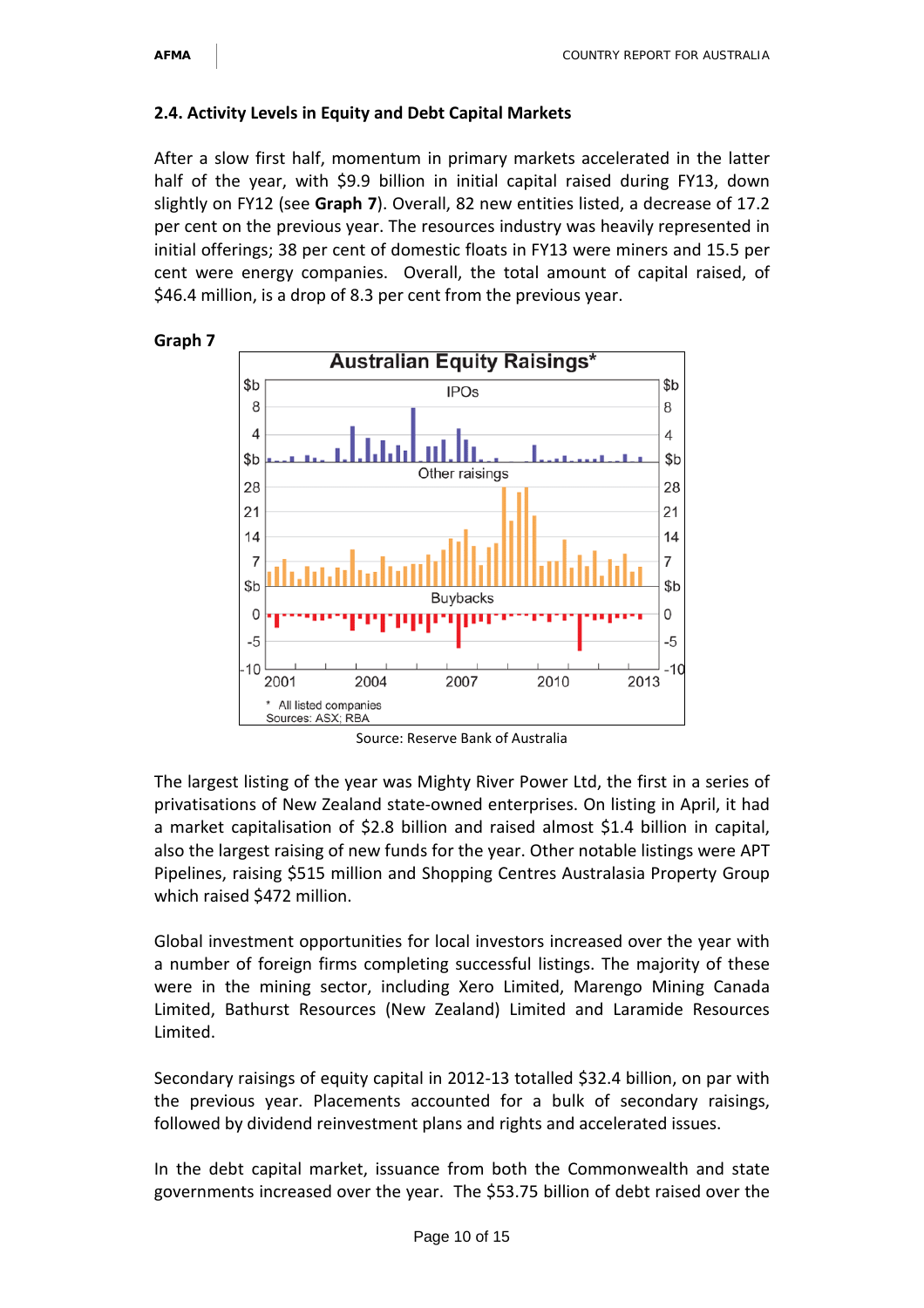year brings total long-term government securities issued from \$406 billion to \$461 billion.

The year has seen progress in non-Government debt issuance, as investor sentiment and risk appetite has improved over previous years. As a result, both the volume of issuance and the number of new bonds across the various sectors have increased. The first two quarters of 2013 have seen \$53 billion issued in the domestic market, with the financial sector accounting for over 50 per cent of the market. Non-financial corporate issuance was particularly strong towards the end of last year, led by some large deals in the mining sector.

Over this period, Australian issuers tapping offshore markets have raised \$43 billion USD. The market has benefited from strong international demand for Australian dollar assets and local issuers continue to be viewed favourably by offshore investors looking to diversify credit exposures.



Issuance in the securitisation market has also picked up of late, with \$13 billion issued in the first two quarters of 2013. Encouragingly, recent issuance has been completed with little or no support from the Australian Office of Financial Management (AOFM) due to strong private investor demand.

Conditions have also picked up in the Kangaroo market, supported by the reduction in spreads, with total outstanding issuance of \$153 billion as at July 2013. Ten kangaroo issuers debuted in the market in 2012; the diversity of new issuers was also a notable feature, and included Asian names and non-financial corporates.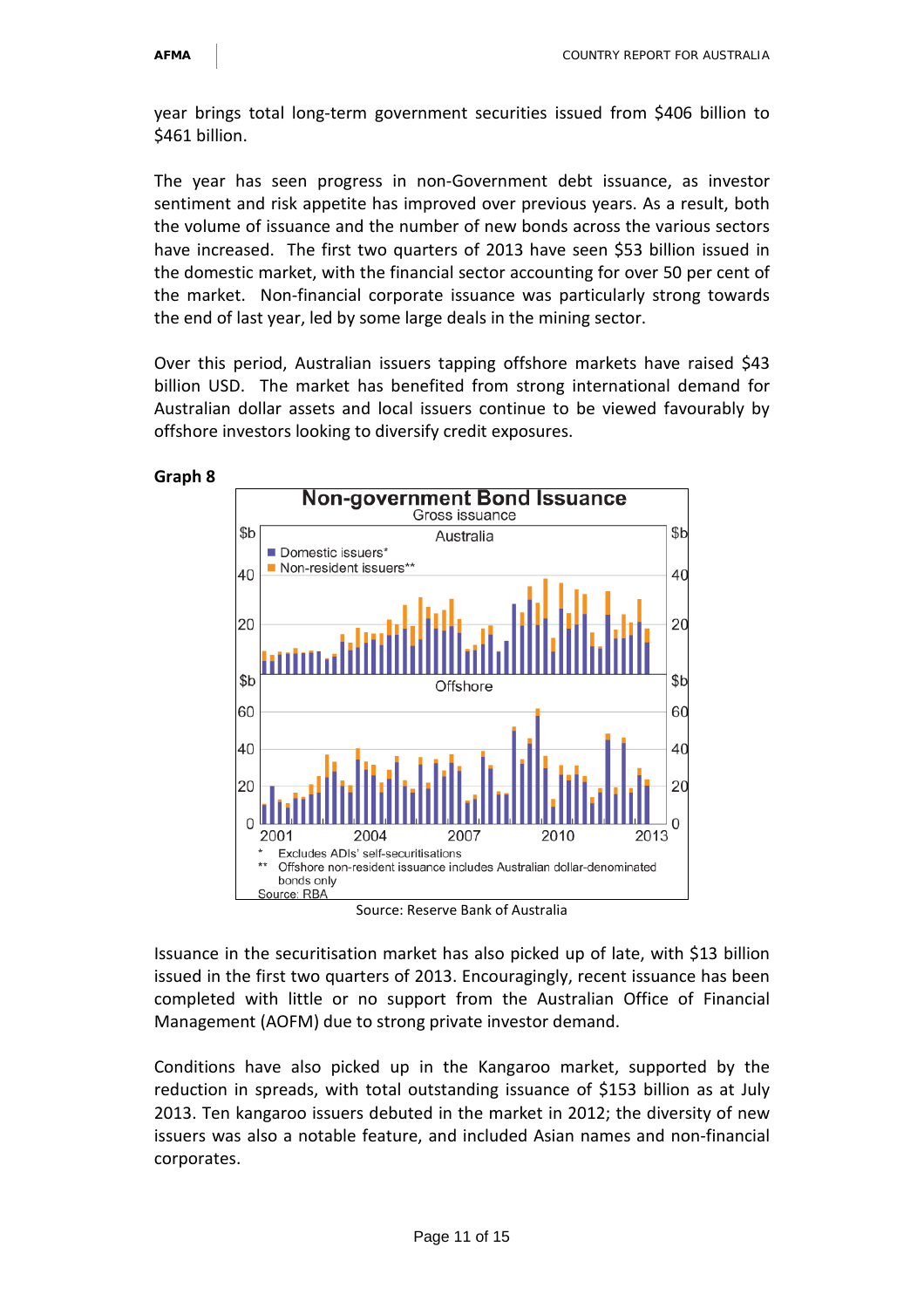#### **Table 2**

#### **Australian Non-government Bonds Outstanding**

|                   |               | Outstanding   | Share         |               |
|-------------------|---------------|---------------|---------------|---------------|
|                   |               | (\$ billion)  |               | (percent)     |
|                   | <b>Jul 09</b> | <b>Jul 13</b> | <b>Jul 09</b> | <b>Jul 13</b> |
| <b>Financials</b> | 844.9         | 795.6         | 67%           | 62%           |
| Asset-backed      | 172.3         | 109.2         | 14%           | 9%            |
| Corporates        | 147.5         | 218.0         | 12%           | 17%           |
| Kangaroo          | 104.6         | 153.2         | 8%            | 12%           |
| Total             | 1269.3        | 1276.0        | 100%          | 100%          |

Source: Reserve Bank of Australia. Data include short and long term debt issues.

Looking forward, global investors, particularly in the Asian region, may look to the relative high yields that Australia has to offer. The debt capital markets continue to provide an effective way for borrowers to achieve their funding targets.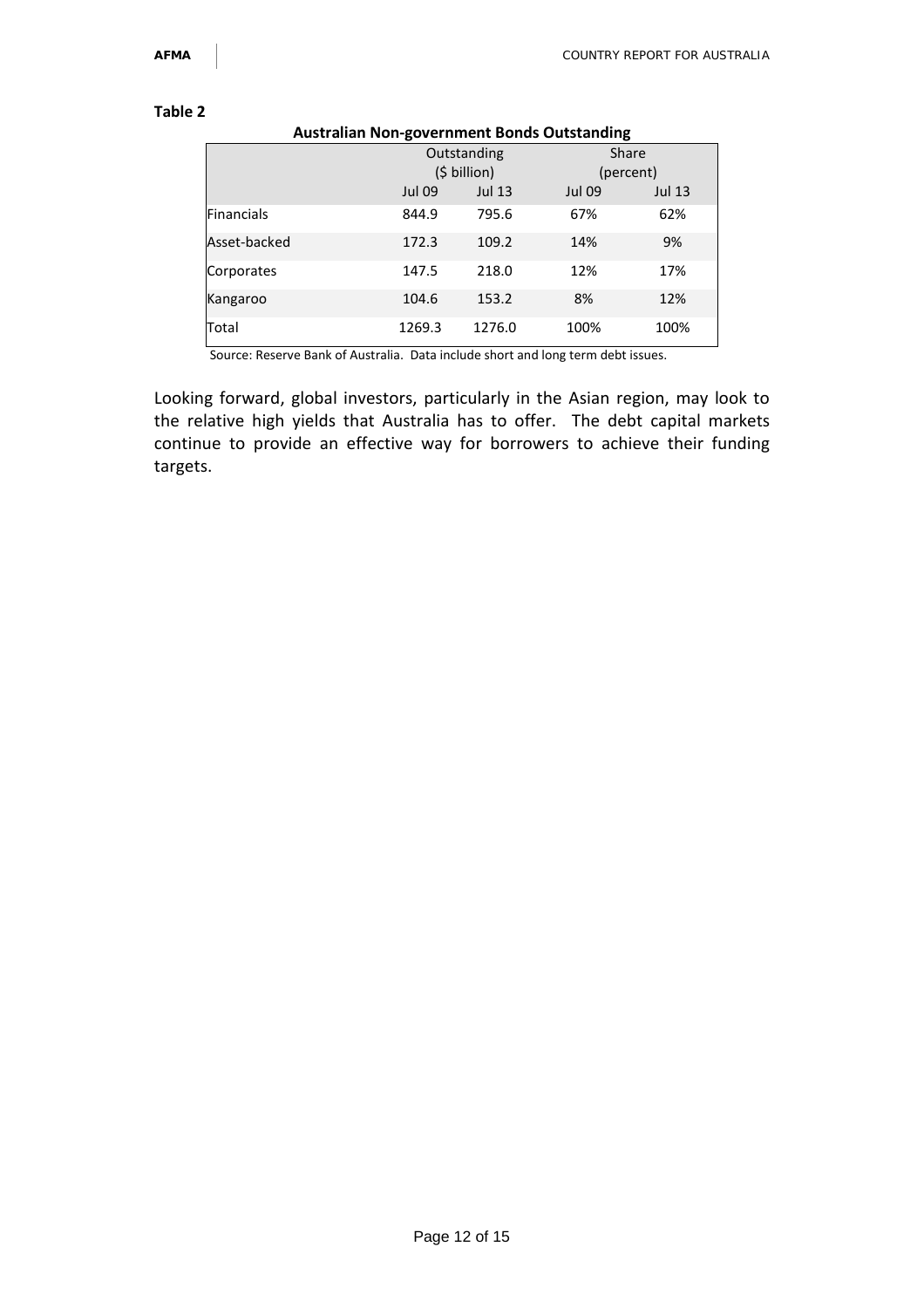## **3. Prospects for the Securities Industry**

A wide range of regulatory and taxation factors will help to shape the evolution of financial markets over coming years. This section of the report briefly identifies some of the more significant developments in this regard.

#### **3.1. OTC Derivatives Market Reform**

The past year has been an intensive period of OTC derivatives market law reform in Australia. The reforms being developed and implemented in Australia, as in other jurisdictions, has been significantly influenced by global regulatory developments under the coordination of the Financial Stability Board (FSB).

For Australia, the crucial development was the passing of framework legislation, the Corporations Legislation Amendment (Derivatives Transactions) Act 2012, which established a regime for the imposition of mandatory requirements in respect of trade reporting, central clearing and platform trading of OTC derivatives. Following on from this, determinations and regulations were made under the new law to allow the Australian Securities and Investments Commission (ASIC) to make rules around trade reporting. The Australian regulators are placing high importance on trade reporting to provide the means to monitor, in close to real time, the nature and flow of operational and credit risk management exposures.

In Australia, a couple of central counterparty (CCP) service offerings are being developed to allow clearing and settlement of AUD interest rate swaps under Australian law. For trade execution, no decision will be taken on any mandatory trade execution requirements until further assessments are done by the regulators in 2014. Future recommendations for trade execution are being made separately from mandates to centrally clear particular derivative products.

All of these reforms are creating significant operational changes within the industry, with an associated increase in regulatory and compliance costs.

#### **3.2. BBSW Initiatives and Benchmark Rate Regulation**

In mid-July, the International Organisation of Securities Commissions (IOSCO) finalised its Principles for Financial Benchmarks which crystallised the plan for the global reforms to financial benchmark rates. The Principles draw from the earlier Wheatley Review of LIBOR and seek to improve governance and structures around financial benchmarks.

While Australia's Bank Bill Swap (BBSW) benchmark rate has remained under regular review by AFMA and its supporting processes were enhanced and updated in recent years, AFMA commenced work on a more comprehensive review following the release of Wheatley and as the likely shape of IOSCO's Principles became clearer.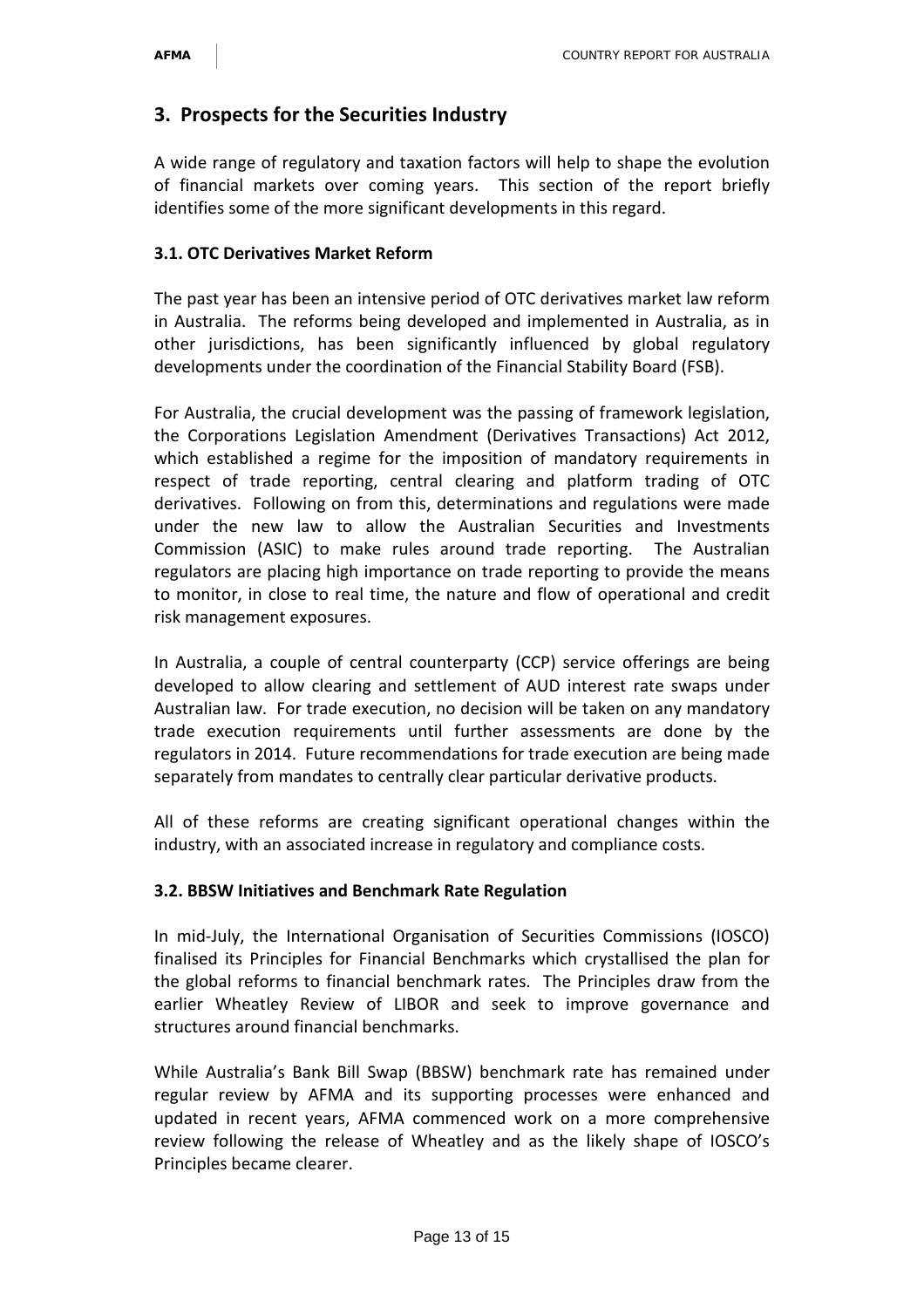Though AFMA's research supported the view that the risks associated with BBSW were structurally much lower than with LIBOR, given the substantial increases to compliance costs post-Wheatley for both panellist firms and benchmark administrators, it was decided to leverage BBSW's grounding in an actively traded market. This involved a transition away from a submission-based mechanism to a system that collects tradeable bids and offers directly from multiple market venues. This National Best Bid and Offer (NBBO) approach draws on analogies from the equity markets while introducing protections including an obligated market making scheme and maximum acceptable spreads to ensure the markets are sufficiently supported and that rates are set by 'atrisk' bids and offers.

#### **3.3. Financial Transactions Tax Proposal**

Pursuant to a directive issued by the European Commission, eleven members of the European Union resolved to implement a Financial Transactions Tax (FTT) on all transactions in financial instruments, including debt and equity securities. For participants in the Australian financial markets, there are concerns that, as was proposed, the FTT would have significant extra-territorial impacts; insofar as it may apply to transactions where the parties to the transaction have no nexus to the FTT zone but the underlying instrument was issued within the FTT zone, or where one party that has entered into a transaction is dealing with an FTT zone counterparty.

#### **3.4. Implementation of Prudential Reforms**

As the global Basel III reforms have solidified over the year, the implementation of the new capital and liquidity reforms in Australia by the Australian Prudential Regulation Authority (APRA) has commensurately taken shape. While the Australian prudential regime will largely reflect the agreed international standards, APRA and the Reserve Bank of Australia have announced the establishment of a Committed Liquidity Facility (CLF). The facility addresses a key problem for the Australian market; the shortage of eligible high quality liquid assets. For a fee, a bank can establish a CLF with the Reserve Bank of sufficient size to meet any shortfall in measurement against the new Basel Liquidity Coverage Ratio.

Meanwhile, the Government has also proposed additional reforms to strengthen APRA's crisis management powers and to better align Australia's resolution framework with international standards, such as that of the Financial Stability Board.

#### **3.5. Exchange Market Reform**

The year has been another intensive one in terms of regulatory change in exchange traded markets. There has been no respite from continued market reforms since the bedding down of a new regulatory regime for a multi-operator